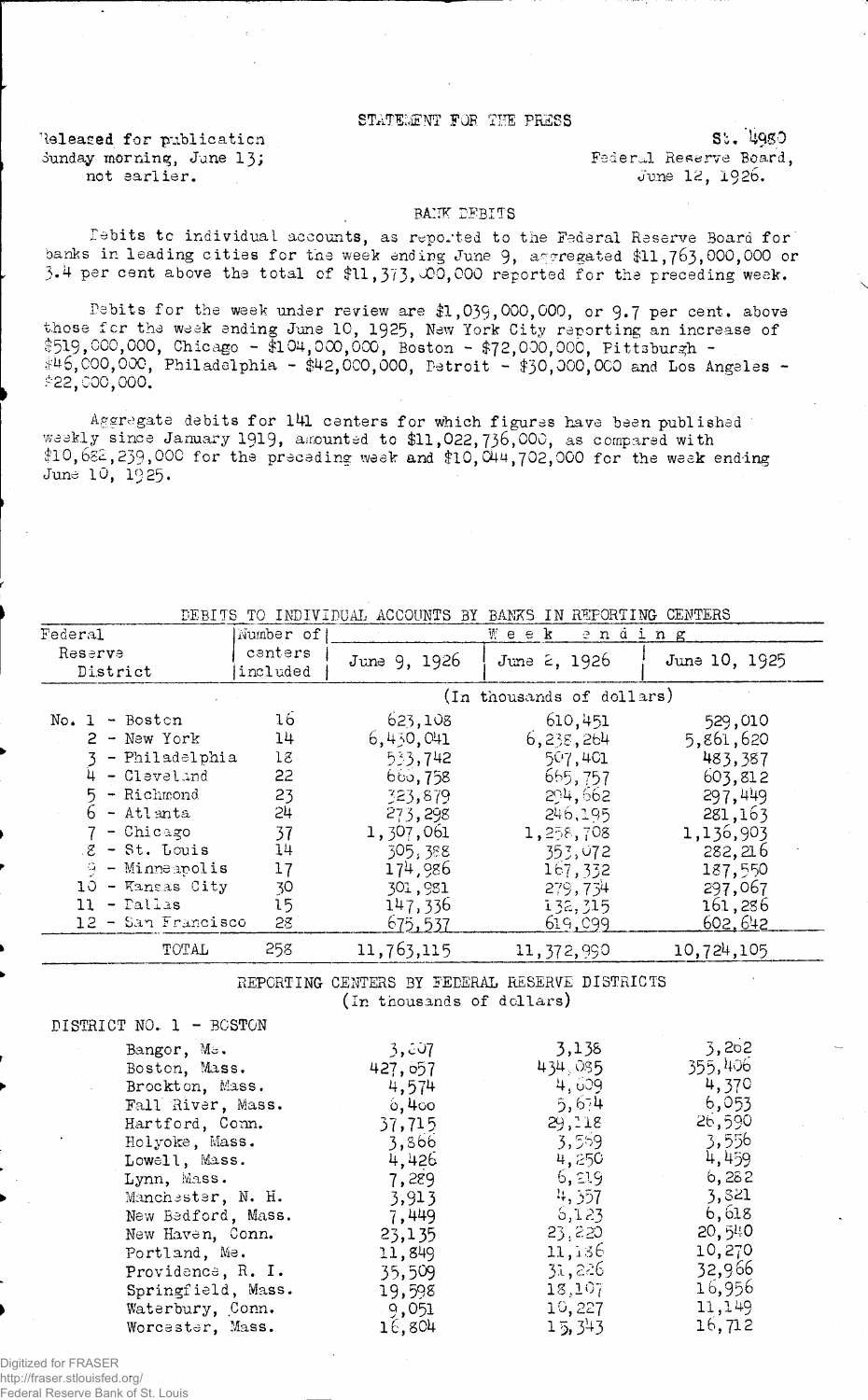|                                                | Weekending          |                           |                 |
|------------------------------------------------|---------------------|---------------------------|-----------------|
|                                                | June $9, 1925$      | June 2, 1926              | June 10, 1925   |
|                                                |                     |                           |                 |
|                                                |                     | (In thousands of dollars) |                 |
| DISTRICT NO. 2 - NEW YORK                      |                     |                           |                 |
| Albany, N. Y.                                  | 34,264              | 22,242                    | 35,549          |
| Binghamton, N. Y.                              | 5,107               | 4,410                     | 5,518           |
| Buffalo, N.Y.                                  | 90,176              | 73,601                    | 72,933          |
| Elmira, N. Y.                                  | 4,524               | 4,247                     | 4,267           |
| Jamestown, N.Y.                                | 4,868               | 4,402                     | 4,863           |
| Montclair, N. J.                               | 6,511               | 5,466                     | 4,521<br>68,360 |
| Newark, N. J.                                  | 83,701<br>6,065,314 | 89,370<br>5,902,928       | 5,546,330       |
| New York, N.Y.<br>Northern New Jersey Clearing |                     |                           |                 |
| House Association                              | 56,912              | 56,525                    | 47,170          |
| Passaic, N. J.                                 | 10,809              | 9,334                     | 9,038           |
| Poughkeepsie, N. Y.                            | 3,847               | 3,133                     | 3,287           |
| Rochester, N.Y.                                | 42,694              | 41,592                    | 40,085          |
| Stamford, Conn.                                | 4,585               | 4,355                     | 4,588           |
| Syracuse, N. Y.                                | 16,729              | 16,659                    | 15,111          |
| DISTRICT NO. 3 - PHILADELPHIA                  |                     |                           |                 |
| Allentown, Pa.                                 | 8,376               | 8,137                     | 7,478           |
| Altoona, Pa.                                   | 3,844               | 3,661                     | 3,881           |
| Camden, N. J.                                  | 16,285              | 15,376                    | 13,934          |
| Chester, Pa.                                   | 6,643               | 5,089                     | 5,607           |
| Harrisburg, Pa.                                | 10,047              | 9,469                     | 10,315          |
| Hazleton, Pa.                                  | 2,996               | 3,398                     | 3,646           |
| Johnstown, Pa.                                 | 6,121               | 5,114                     | 5,460           |
| Lancaster, Pa.                                 | 6,660               | 5,710                     | 6,421           |
| Lebanon, Pa.                                   | 1,835               | 1,652                     | 1,759           |
| Norristown, Pa.                                | 1,009               | 791                       | 1,269           |
| Philadelphia, Pa.                              | 397,100             | 379,936                   | 354,843         |
| Reading, Pa.                                   | 10,236              | 9,791                     | 7,006<br>18,000 |
| Scranton, Pa.                                  | 16,400              | 15,200<br>14,437          | 14,399          |
| Trenton, N. J.                                 | 16,388<br>9,601     | 11,709                    | 12,033          |
| Wilkes-Barre, Pa.                              | 4,414               | 3,764                     | 3,937           |
| Williamsport, Pa.<br>Wilmington, Del.          | 10,352              | 9,561                     | 8,541           |
| York, Pa.                                      | 5,435               | 4,606                     | 4,858           |
| DISTRICT NO. 4 - CLEVELAND                     |                     |                           |                 |
|                                                |                     | 22,844                    | 18,173          |
| Akron, Ohio                                    | 18,661<br>2,566     | 2,098                     | 2,407           |
| Butler, Pa.<br>Canton, Ohio                    | 11,405              | 9,182                     | 12,952          |
| Cincinnati, Ohio                               | 79,817              | 77,360                    | 76,737          |
| Cleveland, Ohio                                | 158,032             | 203,749                   | 142,889         |
| Columbus, Ohio                                 | 35,227              | 33,464                    | 31,600          |
| Connellsville, Pa.                             | 1,377               | 1,217                     | 1,146           |
| Dayton, Ohio                                   | 18,245              | 17,160                    | 16,468          |
| Erie, Pa.                                      | 8,437°              | 6,947                     | 7,727           |
| Greensburg, Pa.                                | 4,503               | 4,706                     | 4,132           |
| Homestead, Pa.                                 | 1,171               | 1,070                     | 1,214           |
| Lexington, Ky.                                 | 4,888               | 3,968                     | 4,101<br>3,782  |
| Lima, Ohio                                     | 4,117               | 3,392                     | 1,623           |
| Lorain, Ohio                                   | 1,524               | 1,298<br>2,766            | 3,126           |
| Oil City, Pa.                                  | 3,623               | 191,999                   | 186,026         |
| Pittsburgh, Pa.<br>Springfield, Ohio           | 232,367<br>5,096    | 4,643                     | 4,930           |
| Toledo, Ohio                                   | 46,023              | 45,411                    | 56,303          |
| Warren, Ohio                                   | 2,457               | 2,786                     | 2,810           |
| Wheeling, W. Va.                               | 9,553               | 9,789                     | 9,333           |
| Youngstown, Ohio                               | 14,628              | 16,778                    | 13,255          |
| Zanesville, Ohio                               | ี ∶ิ ∩ <b>)⊥า</b>   | 3,130                     | 3,078           |

J,

DEBITS TO INDIVIDUAL ACCOUNTS 3Y BANKS IN REPORTING CENTERS St. 49SOa

 $\sim$ 

÷,

c. Digitized for FRASER

http://fraser.stlouisfed.org/ Federal Reserve Bank of St. Louis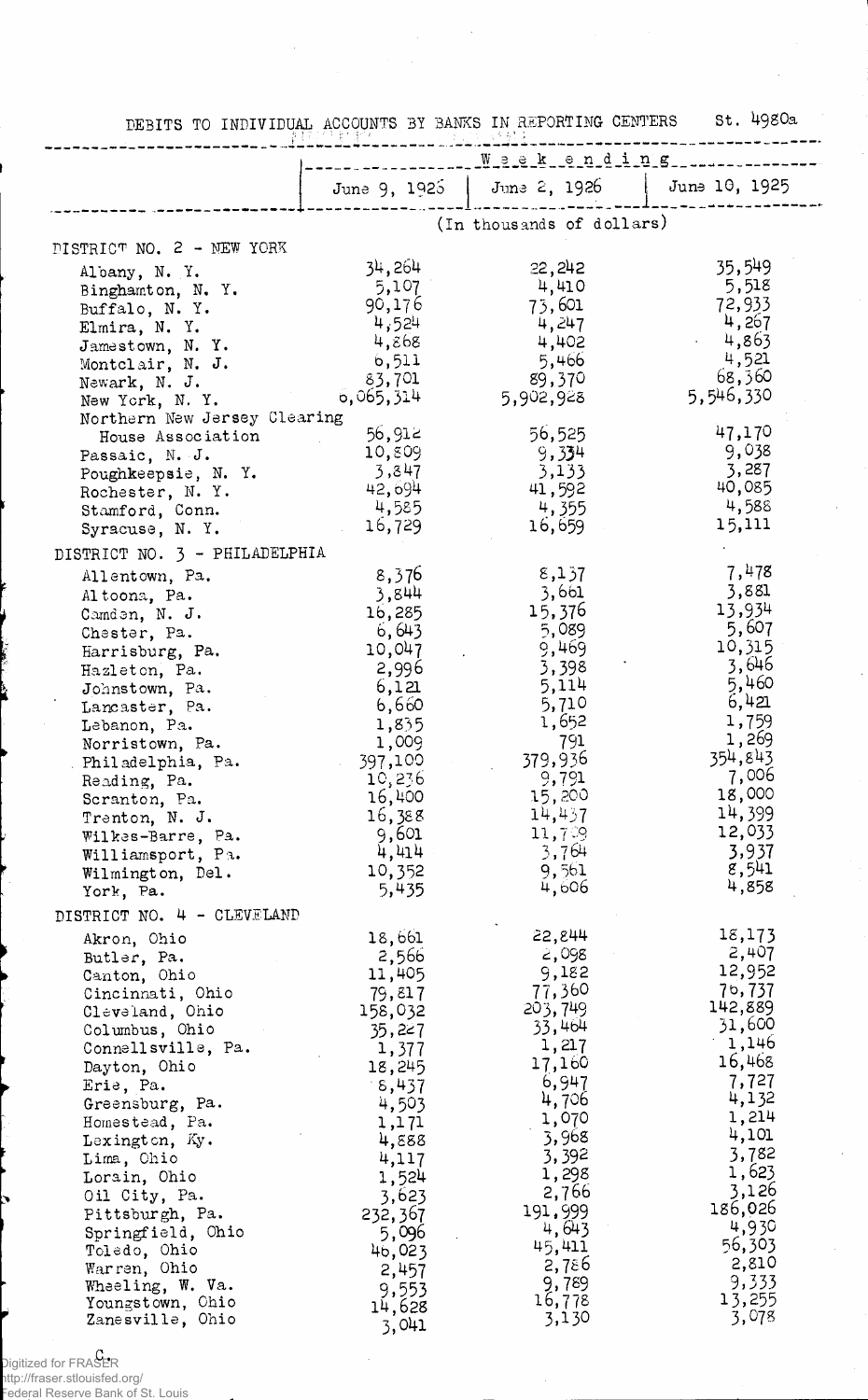| DEBITS TO INDIVIDUAL ACCOUNTS BY BANKS IN REPORTING CENTERS St. 498Cb                                                                                                                                                                                                                                                                                                                                                                                          |                                                                                                                                                                                                                                            |                                                                                                                                                                                                                                       |                                                                                                                                                                                                                     |
|----------------------------------------------------------------------------------------------------------------------------------------------------------------------------------------------------------------------------------------------------------------------------------------------------------------------------------------------------------------------------------------------------------------------------------------------------------------|--------------------------------------------------------------------------------------------------------------------------------------------------------------------------------------------------------------------------------------------|---------------------------------------------------------------------------------------------------------------------------------------------------------------------------------------------------------------------------------------|---------------------------------------------------------------------------------------------------------------------------------------------------------------------------------------------------------------------|
|                                                                                                                                                                                                                                                                                                                                                                                                                                                                | Weekending                                                                                                                                                                                                                                 |                                                                                                                                                                                                                                       |                                                                                                                                                                                                                     |
|                                                                                                                                                                                                                                                                                                                                                                                                                                                                | June $9, 1926$                                                                                                                                                                                                                             | Jun: 2, 1926                                                                                                                                                                                                                          | June 10, 1925                                                                                                                                                                                                       |
|                                                                                                                                                                                                                                                                                                                                                                                                                                                                |                                                                                                                                                                                                                                            | (In thousands of dollars)                                                                                                                                                                                                             |                                                                                                                                                                                                                     |
| DISTRICT NO. 5 - RICHMOND                                                                                                                                                                                                                                                                                                                                                                                                                                      |                                                                                                                                                                                                                                            |                                                                                                                                                                                                                                       |                                                                                                                                                                                                                     |
| Asheville, N. C.<br>Baltimore, Md.<br>Cnarleston, S. C.<br>Charleston, W. Va.<br>Charlotte, N. C.<br>Columbia, S. C.<br>Cumberland, Md.<br>Danville, Va.<br>Durham, N. C.<br>Greensboro, N. C.<br>Greenville, S. C.<br>Hagerstown, Md.<br>Huntington, W. Va.<br>Lynchburg, Va.<br>Newport News, Va.<br>Norfolk, Va.<br>Raleigh, N. C.<br>Richmond, Va.<br>Roanoke, Va.<br>Spartanburg, S. C.<br>Washington, D. C.<br>Wilmington, N. C.<br>Winston-Salem, N. C. | 3,441 ق<br>107,863<br>6,751<br>7,909<br>11,36 $\varepsilon$<br>3,954<br>2,140<br>1,897<br>7,313<br>6,027<br>5,425<br>2,455<br>6,077<br>4,915<br>3,004<br>16,542<br><b>b,348</b><br>29,198<br>7,152<br>3,912<br>$60, 679$<br>4,131<br>5,378 | 10,7ેઠ<br>94,440<br>6,144<br>$\epsilon$ , 224<br>10,498<br>3,867<br>1, 519<br>1,966<br>5,849<br>5,150<br>4,105<br>2,051<br>5,258<br>4,252<br>2,268<br>16,641<br>4,919<br>26,963<br>6,605<br>2,958<br>55,541<br>5,065<br>7,371         | 6,835<br>92,526<br>5,297<br>7,518<br>10,399<br>4,246<br>1,796<br>2,205<br>5,025<br>5,272<br>5,538<br>2,306<br>6,106<br>5,194<br>2,423<br>16,884<br>6,280<br>31,497<br>5,663<br>3,541<br>58,764<br>3,744<br>8,390    |
| DISTRICT NO. 6 - ATLANTA                                                                                                                                                                                                                                                                                                                                                                                                                                       |                                                                                                                                                                                                                                            |                                                                                                                                                                                                                                       |                                                                                                                                                                                                                     |
| Albany, Ga.<br>Atlanta, Ga.<br>Augusta, Ga.<br>Birmingham, Ala.<br>Brunswick, Ga.<br>Chattanooga, Tenn.<br>Columbus, Ga.<br>Dothan, Ala.<br>Elberton, Ga.<br>Jackson, Miss.<br>Jacksonville, Fla.<br>Knoxville, Tenn:<br>Macon, Ga.<br>Meridian, Miss,<br>Mobile, Ala.<br>Montgomery, Ala.<br>Nashville, Tenn.<br>Newnan, Ga.<br>New Orleans, La.<br>Pensacola, Fla.<br>Savannah, Ga.<br>Tampa, Fla.<br>Valdosta, Ga.<br>Vicksburg, Miss.                      | 1,235<br>35,012<br>4,489<br>28,170<br>ε64<br>11,156<br>2,745<br>670<br>163<br>3,983<br>26,087<br>5,792<br>4, 517<br>3,230<br>9,430<br>5,871<br>20,591<br>425<br>74,755<br>2,223<br>9,434<br>10,108<br>1,285<br>1,703                       | 995<br>33,550<br>5,275<br>33,720<br>749.<br>10,152<br>2,679<br>ხინ<br>$-180$<br>3,770<br>22,568<br>0,973<br>4,400<br>$30\frac{1}{2}$ , 2<br>7,100<br>5,299<br>16,015<br>392<br>58,751<br>1,981<br>10,229<br>14,027<br>1, 299<br>1,820 | 1,068<br>36,615<br>5,809<br>30,988<br>941<br>9,377<br>3,589<br>802<br>249<br>4,323<br>23,431<br>7.145<br>5,034<br>3,654<br>7,907<br>5,599<br>19,132<br>404<br>50,217<br>2,259<br>10,055<br>19,300<br>1,314<br>1,832 |

 $\dot{\gamma}$ 

 $\ddot{\phantom{a}}$ 

Digitized for FRASER http://fraser.stlouisfed.org/ Federal Reserve Bank of St. Louis

 $\mathbf C$  .  $\frac{1}{2}$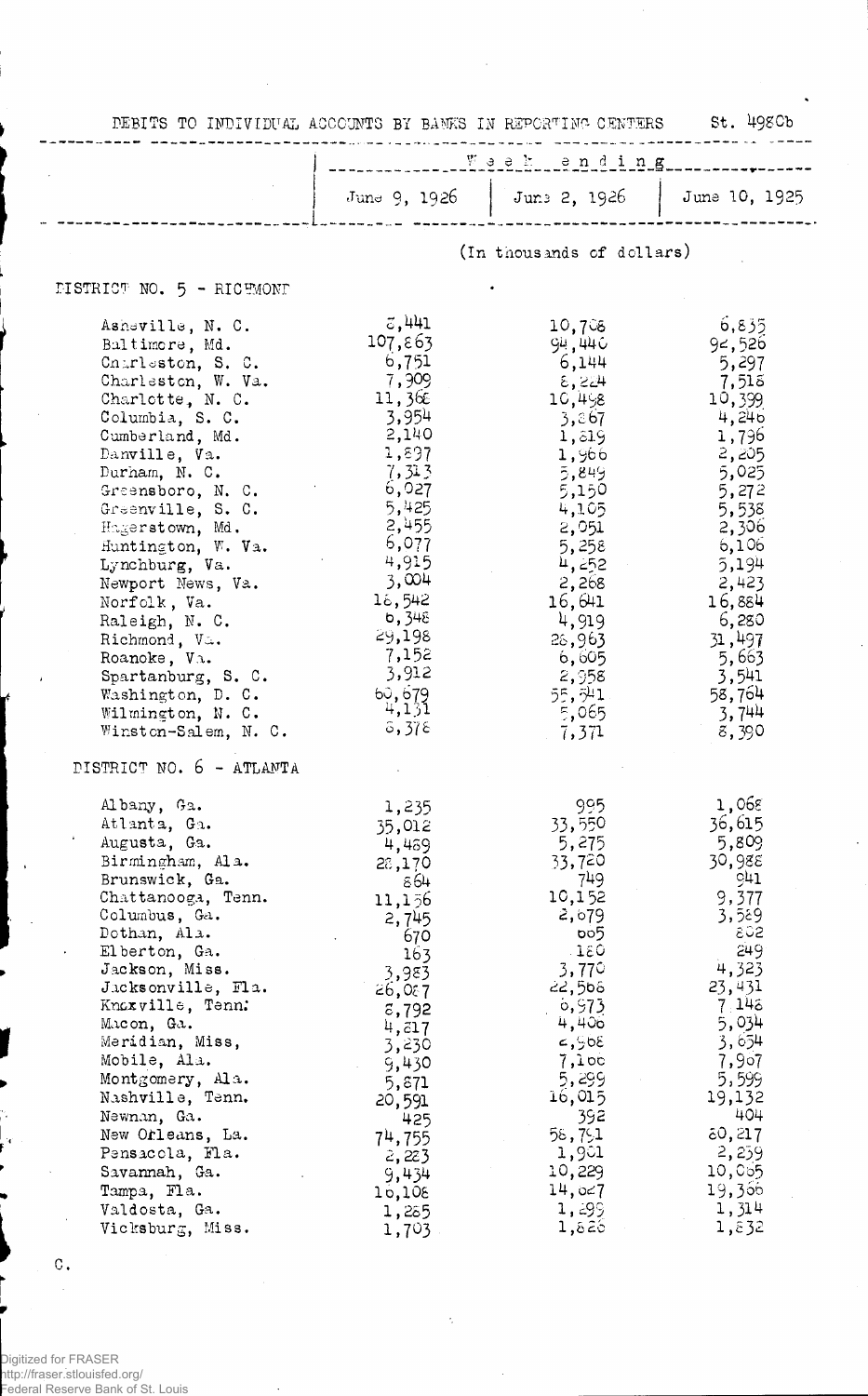DEBITS TO INDIVIDUAL ACCOUNTS BY BANKS IN REPORTING CENTERS St. 498Cc

|                              |                                                  | June 9, 1926   June 2, 1926          | June 10, 1925    |  |  |  |
|------------------------------|--------------------------------------------------|--------------------------------------|------------------|--|--|--|
|                              |                                                  |                                      |                  |  |  |  |
| PISTRICT NO. 7 - CHICAGO     | (In thousands of dollars)                        |                                      |                  |  |  |  |
|                              |                                                  |                                      |                  |  |  |  |
| Adrian, Mich.                | 1,063                                            | 1,021                                | 1,134            |  |  |  |
| Aurora, Ill.                 | 5,164                                            | 3,767                                | -3,601           |  |  |  |
| Bay City, Mich.              | بة 2,80                                          | $2,7$ <sup><math>\circ</math>7</sup> | 2, బ46           |  |  |  |
| Blocmington, Ill.            | 3,291                                            | 3,009                                | 2,954            |  |  |  |
| Cedar Rapids, Iowa           | 9,321<br>$\mathcal{L}^{\text{max}}_{\text{max}}$ | 9,332                                | 10,417           |  |  |  |
| Champaign, Ill.              | 2,529                                            | 1,804                                | 2,681            |  |  |  |
| Chicago, Ill.                | 777,114                                          | 734,734                              | 072,792          |  |  |  |
| Danville, Ill.               | 3,618                                            | 3,251                                | 2,610            |  |  |  |
| Davenport, Iowa              | 8,644                                            | $-7,421$                             | 0,954            |  |  |  |
| Decatur, Ill.                | 5,179                                            | 4,630                                | 4,405            |  |  |  |
| Des Moines, Iowa             | 19,826                                           | 15,234                               | 17,593           |  |  |  |
| Detroit, Mich.               | 185,837                                          | 174,775                              | 155,876          |  |  |  |
| Dubuque, Iowa                | 3,660                                            | 3,353                                | 3,139            |  |  |  |
| Flint, Mich.                 | 7,948                                            | 7,052                                | 7,544            |  |  |  |
| Fort Wayne, Ind.             | 10,321                                           | 5,745                                | 10,086           |  |  |  |
| Gary, Ind.                   | 6,102                                            | 4,549                                | 5,711            |  |  |  |
| Grand Rapids, Mich.          | 20,362                                           | 13,214                               | 19,259           |  |  |  |
| Green Bay, Wis.              | 3,057                                            | 2,633                                | 2,647            |  |  |  |
| Hammond, Ind.                | 5,020                                            | 4,000                                | 3,970            |  |  |  |
| Indianapolis, Ind.           | 41,572                                           | 38,545                               | 33,940           |  |  |  |
| Jackson, Mich.               | 4,855                                            | 4,75                                 | 4,523            |  |  |  |
| Kalamazoc, Mich.             | 5,433                                            | 5,475                                | 5,117            |  |  |  |
| Lansing, Mich.               | 8,014                                            | 6,900                                | 7,991            |  |  |  |
| Mason City, Iowa             | 2,400                                            | 2,400                                | 2,652            |  |  |  |
| Milwaukee, Wis.              | 72,840                                           | 65,653                               | 63,836           |  |  |  |
| Moline, Ill.                 | 2,442                                            | 2,063                                | 2,700            |  |  |  |
| Muscatine, Iowa              | 1,356                                            | 1,219                                | 1,339            |  |  |  |
| Oshkosh, Wis.                | 3,200                                            | 3,200                                | 2,400            |  |  |  |
| Peoria, Ill.                 | 12,559                                           | 10,259                               | 11,187           |  |  |  |
| Rockford, Ill.               | 7,641                                            | 6,890                                | 6,329            |  |  |  |
| Saginaw, Mich.               | 5,816                                            | 4,553                                | 5,548            |  |  |  |
| Sheboygan, Wis.              | 3,836                                            | 3,342                                | 3,524            |  |  |  |
| Sioux City, Iowa             | 20,988                                           | 17,189                               | 19,993           |  |  |  |
| South Bend, Ind.             | 13,176                                           | 9,543                                | 10,801           |  |  |  |
| Springfield, Ill.            | 8,632                                            | 7,940                                | 8,698            |  |  |  |
| Terre Haute, Ind.            | 6,065                                            | 4,050                                | 5,055            |  |  |  |
| Waterloo, Iowa               | 5,379                                            | 4,021                                | 4,185            |  |  |  |
| PISTRICT NO. $5 - ST.$ LOUIS |                                                  |                                      |                  |  |  |  |
| East St. Louis and Nat'l.    |                                                  |                                      |                  |  |  |  |
| Stock Yards, Ill.            | 12,554                                           | 11,488                               | 10,526           |  |  |  |
| Eldorado, Ark.               | 2,405                                            | 2,024                                | 2,727            |  |  |  |
| Evansville, Ind.             | 9,769                                            | 8,068                                | $\epsilon$ , 733 |  |  |  |
| Fort Smith, Ark.             | 2,989                                            | 2,450                                | 2,755            |  |  |  |
| Greenville, Miss.            | 994                                              | $\circ$ 31                           | $1,0<0$ .        |  |  |  |
| Helena, Ark.                 | 1,321                                            | 654                                  | 1,073            |  |  |  |
| Little Rock, Ark.            | 16,947                                           | 15,043                               | 15,204           |  |  |  |
| Louisville, Ky.              | 46,061                                           | 42,142                               | 40,108           |  |  |  |
| Memphis, Tenn.               | 31,762                                           | 33,716                               | 32,274           |  |  |  |
| Owensboro, Ky.               | 1,224                                            | 953                                  | 1,209            |  |  |  |
| Quincy, Ill.                 | 3,058                                            | 2,082                                | 2,865            |  |  |  |
| St. Louis, Mo.               | 170,500                                          | 227,900                              | 159,000          |  |  |  |
| Sedalia, Mo.                 | 1,353                                            | 1,132                                | 1,099            |  |  |  |
| Springfield, Mo.             | 4,451                                            | 3,949                                | 3,560            |  |  |  |

Digitized for FRASER http://fraser.stlouisfed.org/ Federal Reserve Bank of St. Louis

J

 $\mathbf{C}$  .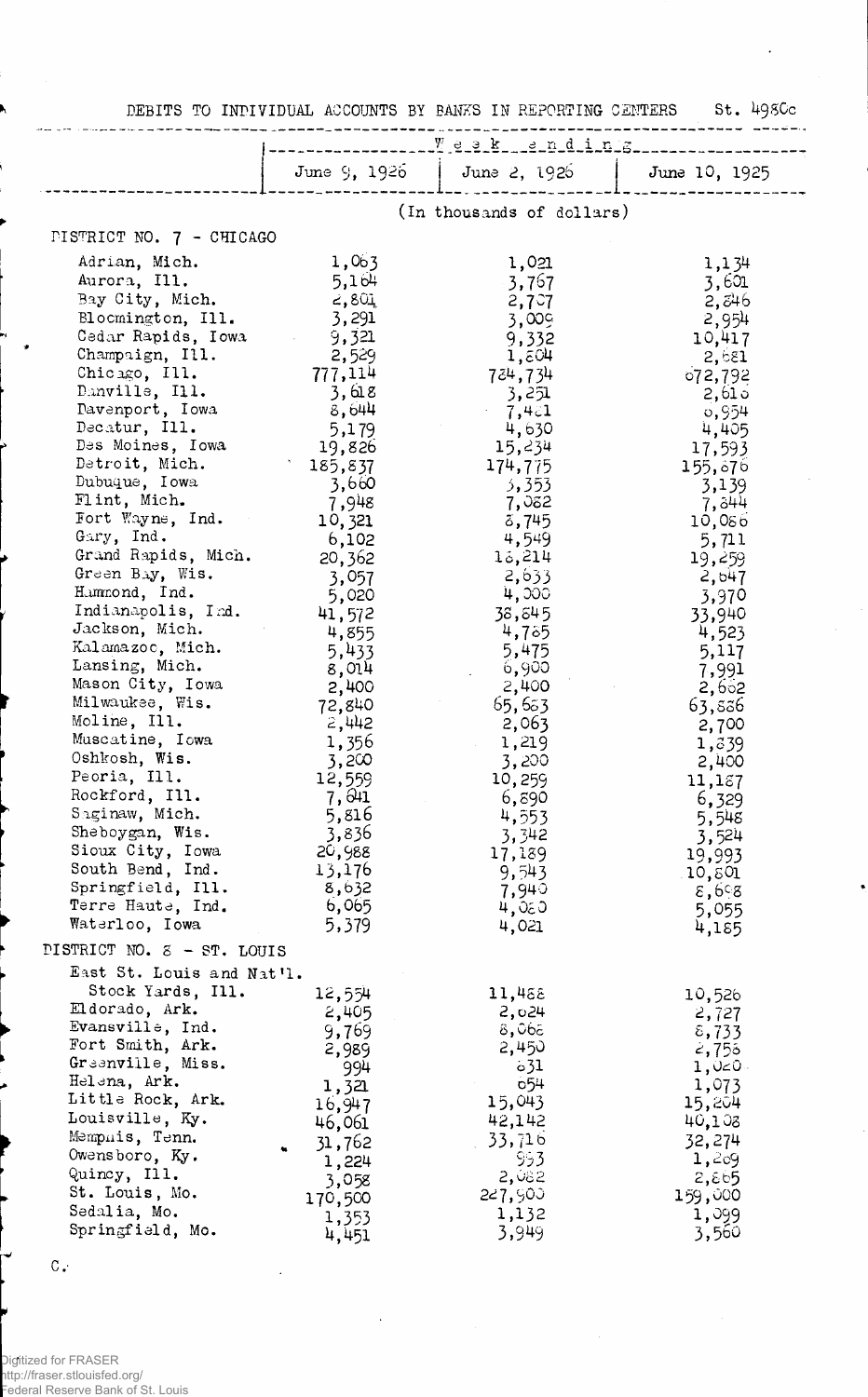| DEBITS TO INDIVIDUAL ACCOUNTS BY BANKS IN REPORTING CENTERS St. 4980d                                                                                                                                                                                                                                                                                                                                                                                                                                                                                                                     |                                                                                                                                                                                                                                                                   |                                                                                                                                                                                                                                                                         |                                                                                                                                                                                                                                                                           |
|-------------------------------------------------------------------------------------------------------------------------------------------------------------------------------------------------------------------------------------------------------------------------------------------------------------------------------------------------------------------------------------------------------------------------------------------------------------------------------------------------------------------------------------------------------------------------------------------|-------------------------------------------------------------------------------------------------------------------------------------------------------------------------------------------------------------------------------------------------------------------|-------------------------------------------------------------------------------------------------------------------------------------------------------------------------------------------------------------------------------------------------------------------------|---------------------------------------------------------------------------------------------------------------------------------------------------------------------------------------------------------------------------------------------------------------------------|
|                                                                                                                                                                                                                                                                                                                                                                                                                                                                                                                                                                                           | LOCAL ending-                                                                                                                                                                                                                                                     |                                                                                                                                                                                                                                                                         |                                                                                                                                                                                                                                                                           |
|                                                                                                                                                                                                                                                                                                                                                                                                                                                                                                                                                                                           |                                                                                                                                                                                                                                                                   | June 9, 1926   June 2, 1926   June 10, 1925                                                                                                                                                                                                                             |                                                                                                                                                                                                                                                                           |
|                                                                                                                                                                                                                                                                                                                                                                                                                                                                                                                                                                                           |                                                                                                                                                                                                                                                                   | (In thousands of dollars)                                                                                                                                                                                                                                               |                                                                                                                                                                                                                                                                           |
| DISTRICT NO. 9 - MINNEAPOLIS                                                                                                                                                                                                                                                                                                                                                                                                                                                                                                                                                              |                                                                                                                                                                                                                                                                   |                                                                                                                                                                                                                                                                         |                                                                                                                                                                                                                                                                           |
| Aberdeen, S. D.<br>Billings, Mont.<br>Dickinson, N. D.<br>Duluth, Minn.<br>Fargo, N. D.<br>Grand Forks, N. D.<br>Helena, Mont.<br>Jamestown, N. D.<br>La Crosse, Wis.<br>Minneapolis, Minn.<br>Minot, N. D.<br>Red Wing, Minn.<br>St. Paul, Minn.<br>Sioux Falls, S. D. $4,899$<br>South St. Paul, Minn. 5,175<br>Superior, Wis.                                                                                                                                                                                                                                                          | 1,647<br>1,701<br>351<br>23,071<br>3,218<br>1,909<br>2,058<br>589<br>2,53<br>દ4,96૬<br>1,535<br>723<br>34,523<br>1,630<br>1,306                                                                                                                                   | 1,277<br>1,446<br>325<br>24,877<br>3,221<br>1,847<br>1,582<br>- 496<br>2,583<br>79,583<br>1,369<br>677<br>33,031<br>3,846<br>8,310<br>1,832<br>1,030                                                                                                                    | 1,523<br>1,725<br>- 327<br>31,756<br>3,372<br>1,588<br>2,372<br>438 -<br>2,385<br>89,243<br>1,324<br>622<br>37,157<br>3,983<br>6,897<br>1,648<br>1,140                                                                                                                    |
| Winona, Minn.<br>DISTRICT NO. 10 - KANSAS CITY                                                                                                                                                                                                                                                                                                                                                                                                                                                                                                                                            |                                                                                                                                                                                                                                                                   |                                                                                                                                                                                                                                                                         |                                                                                                                                                                                                                                                                           |
| Albuquerque, N. M. $2,700$<br>Atchison, Kans.<br>Bartlesville, Okla. 3,930<br>Casper, Wyo.<br>Cheyenne, Wyo.<br>Colorado Springs, Colo.<br>Denver, Colo.<br>Enid, Okla.<br>Fremont, Neb.<br>Grand Junction, Colo.<br>Guthrie, Okla.<br>Hutchinson, Kans.<br>Independence, Kans.<br>Joplin, Mo.<br>Kansas City, Kans.<br>Kansas City, Mo.<br>Lawrence, Kans.<br>Lincoln, Neb.<br>McAlester, Okla.<br>Muskogee, Okla.<br>Oklahoma City, Okla.<br>Okmulgee, Okla.<br>·Gmaha, Neb.<br>Parsons, Kans.<br>Pittsburg, Kans.<br>Pueblo, Colo.<br>St. Joseph, Mc.<br>Topeka, Kans.<br>Tulsa, Okla. | 1,545<br>2,964<br>1,745<br>3,751<br>39,165<br>3,511<br>1,120<br>778<br>910<br>2,934<br>2,010<br>3,566<br>4,392<br>$\epsilon$ 1,940<br>1,363<br>8,126<br>934<br>2,334<br>23,913<br>2,729<br>45,469<br>894<br>1,463<br>4,297<br>15,970<br>4,432<br>22,049<br>10,988 | 2,097<br>1,347<br>3,955<br>2,562<br>1,131<br>3,056<br>36,104<br>3,053<br>734<br>680<br>664<br>2,409<br>2,801<br>3,080<br>4,385<br>78,925<br>1,099<br>7,148<br>965.<br>2,41c<br>18,832<br>2,735<br>42,390<br>773<br>1,016<br>3,838<br>16,144<br>2,861<br>25,963<br>6,575 | -2,486<br>1,497<br>3,089<br>3,506<br>2,100<br>4,315<br>38,901<br>3,601<br>950<br>71 l<br>743<br>3,065<br>1,864<br>3,670<br>4,576<br>78,997<br>1,270<br>7,387<br>865<br>2,520<br>19,201<br>2,455<br>47,676<br>922<br>1,374<br>4,504<br>17,773<br>4,828<br>21,712<br>10,509 |

 $\cdot$ 

Digitized for FRASER http://fraser.stlouisfed.org/ Federal Reserve Bank of St. Louis

 $\cdot$ 

 $\mathtt{C}$  .

ò

ذ